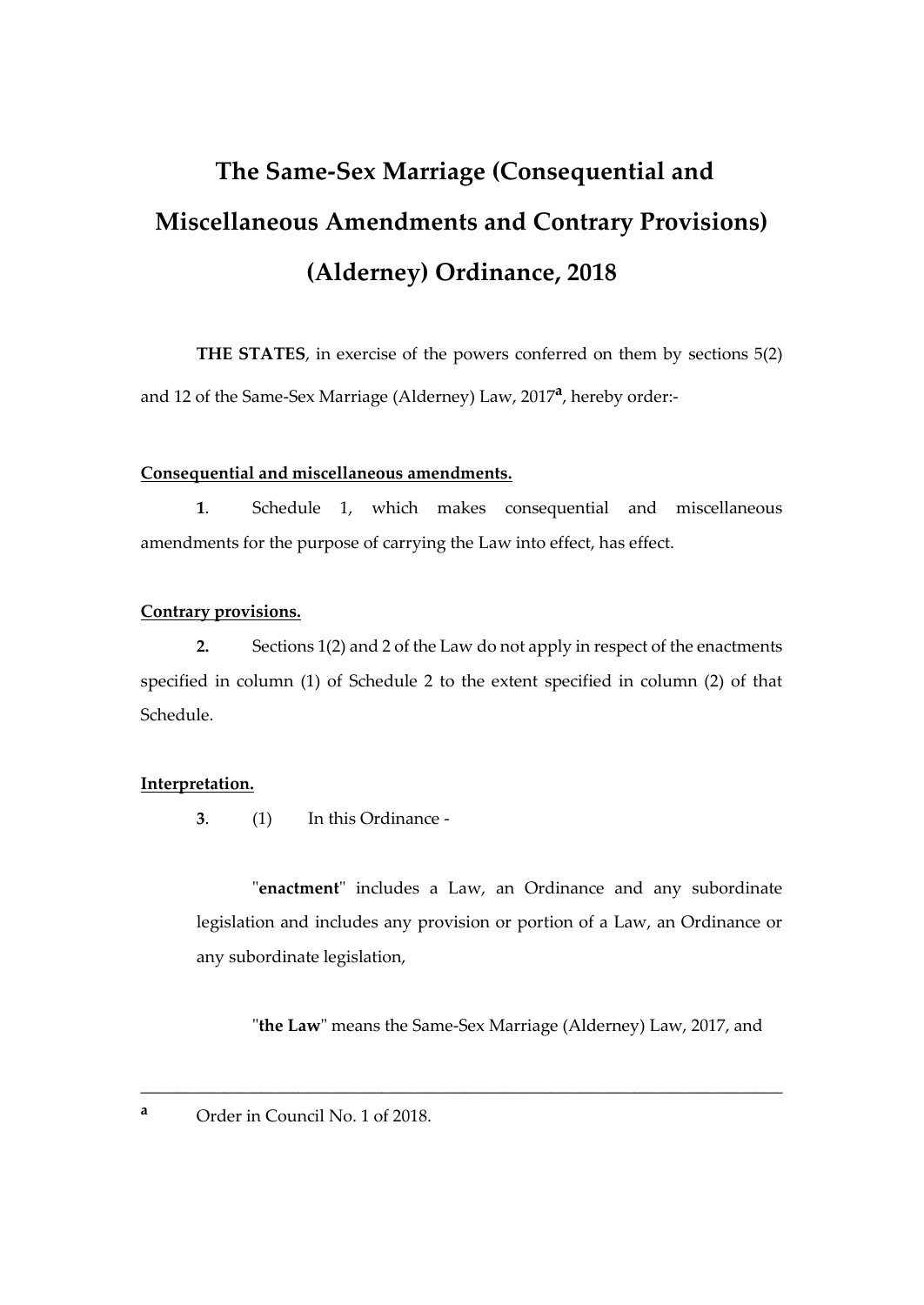"**subordinate legislation**" means any regulation, rule, order, rule of court, resolution, scheme, byelaw or other instrument made under any statutory, customary or inherent power and having legislative effect, but does not include an Ordinance.

(2) The Interpretation (Guernsey) Law, 1948**<sup>b</sup>** applies to the interpretation of this Ordinance.

(3) Any reference in this Ordinance to an enactment is a reference thereto as from time to time amended, re-enacted (with or without modification), extended or applied.

#### **Extent.**

**4**. This Ordinance has effect in the Island of Alderney.

## **Citation.**

**5.** This Ordinance may be cited as the Same-Sex Marriage (Consequential and Miscellaneous Amendments and Contrary Provisions) (Alderney) Ordinance, 2018.

#### **Commencement.**

**6**. This Ordinance shall come into force on the same day as the Law.

\_\_\_\_\_\_\_\_\_\_\_\_\_\_\_\_\_\_\_\_\_\_\_\_\_\_\_\_\_\_\_\_\_\_\_\_\_\_\_\_\_\_\_\_\_\_\_\_\_\_\_\_\_\_\_\_\_\_\_\_\_\_\_\_\_\_\_\_\_

**<sup>b</sup>** Ordres en Conseil Vol. XIII, p. 355.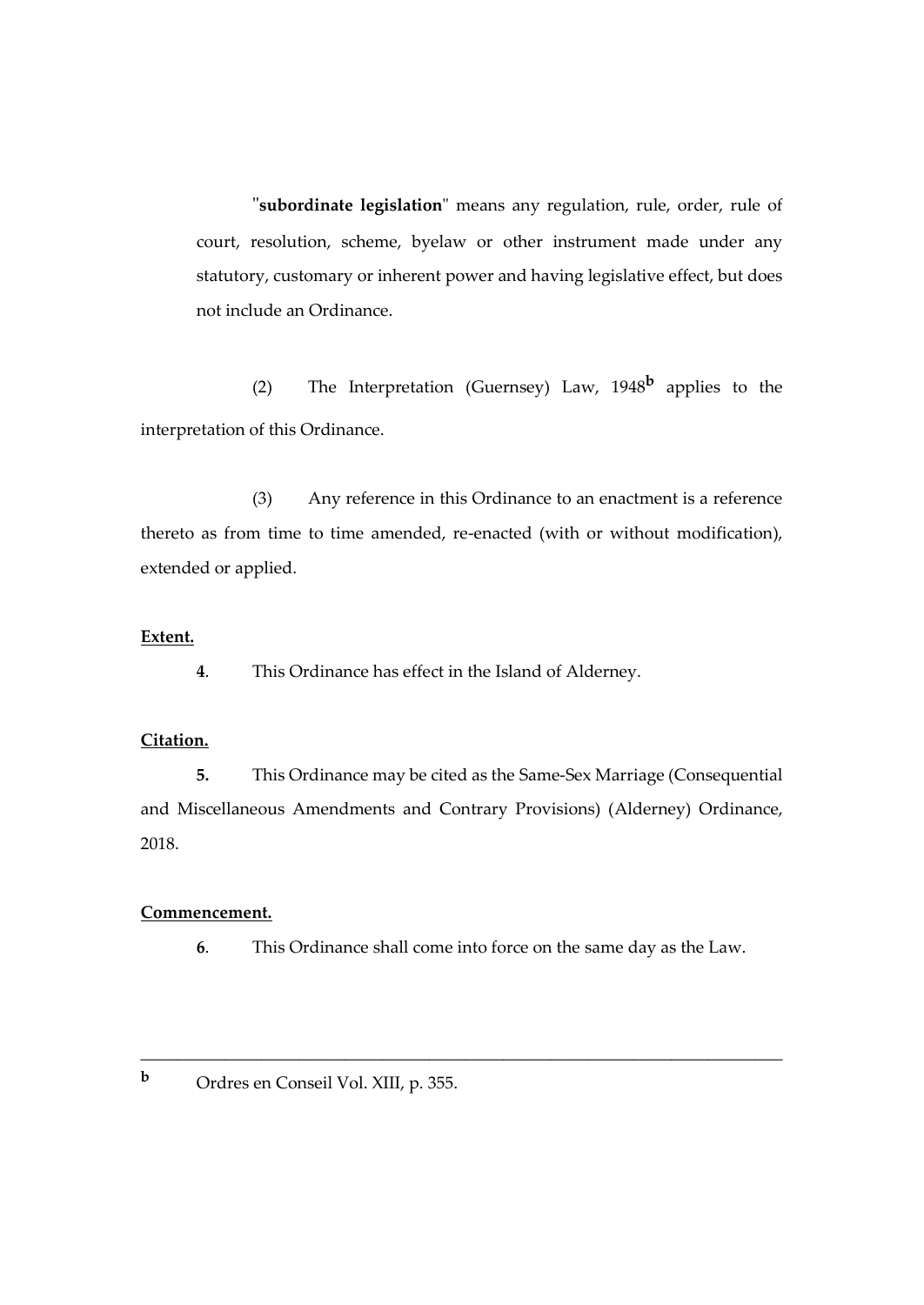#### SCHEDULE 1

#### CONSEQUENTIAL AND MISCELLANEOUS AMENDMENTS

Section 1

#### PART I

#### LAWS

# **Loi ayant rapport aux Mariages Célébrés dans l'Ile d'Auregny, 1923. c**

**1.** In Article 18 of the Loi ayant rapport aux Mariages Célébrés dans l'Ile d'Auregny, 1923 -

- (a) for "*L'homme dira à la femme*", in each place where those words appear, substitute "*L'une des parties dira à l'autre*",
- (b) for "*La femme dira à l'homme*", in each place where those words appear, substitute "*L'autre partie répondra*",
- (c) for "ma femme" and "mon mari" substitute (in each case) "ma femme ou mon mari (selon le cas)", and
- (d) for "lawful wedded wife" and "lawful wedded husband" substitute (in each case) "lawful wedded wife or husband (as the case may be)".

**<sup>c</sup>** Ordres en Conseil, Vol. VII, p. 121; amended by Vol. XIII, p. 416; Vol. XV, p. 382; Vol. XX, p. 267; Vol. XXII, p. 560; Vol. XXXI, p. 306; Order in Council No. XIV of 2005; Ordinance No. II of 1978.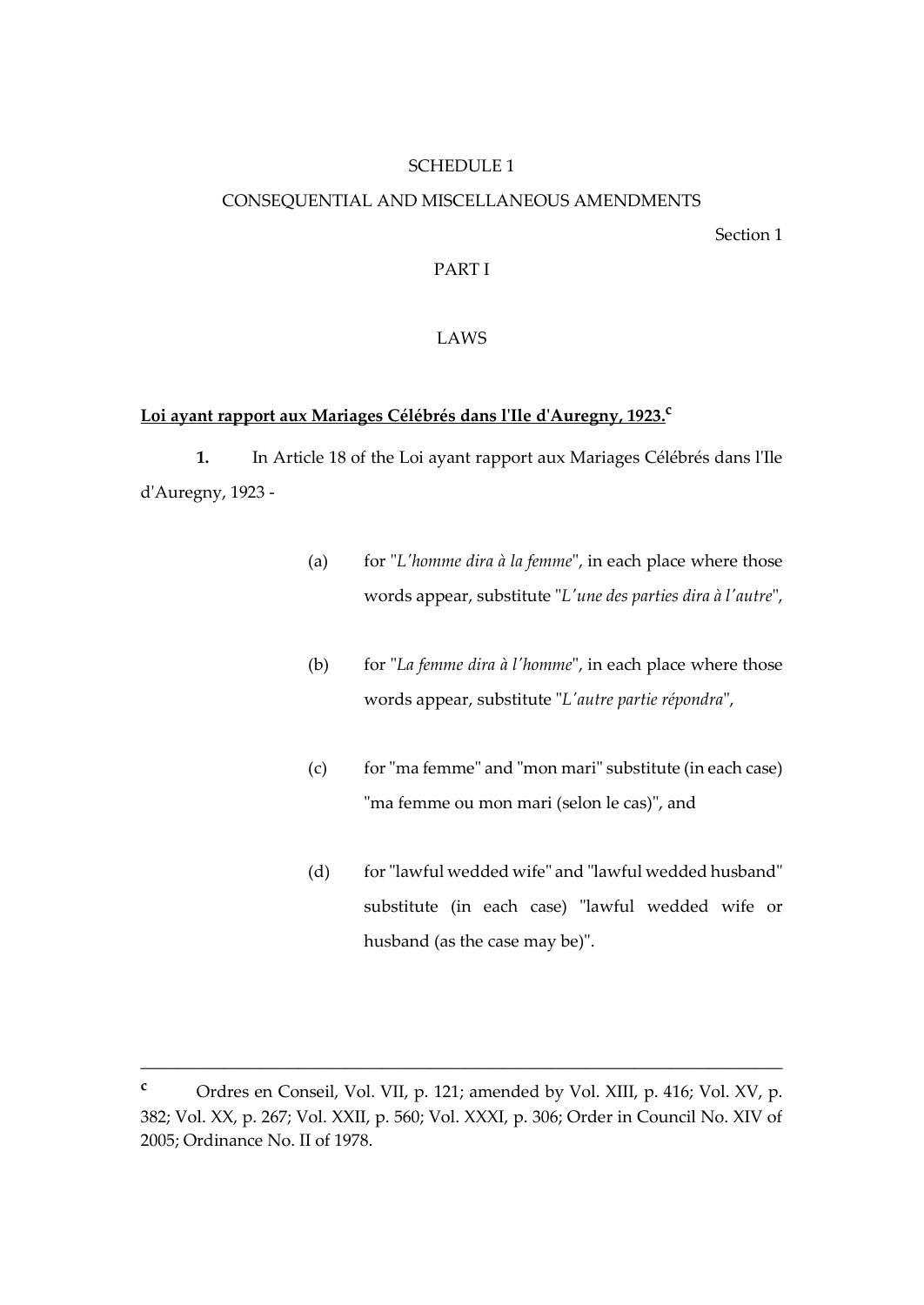## **Married Women's Property Law, 1928.<sup>d</sup>**

**2.** In Article 12 of the Married Women's Property Law, 1928, for "wife", in each place where it appears, and for "husband", in each place where it appears, substitute "spouse".

#### **Matrimonial Causes Law (Guernsey), 1939.<sup>e</sup>**

- **3.** In the Matrimonial Causes Law (Guernsey), 1939
	- (a) in Article 2(5), for "Where a wife has been deserted by her husband or where her husband" substitute "Where a husband or wife has been deserted by his or her spouse or where the spouse", and for "husband", in each of the two other places where it appears, substitute "spouse",
	- (b) in Article 9(4), for "husband and wife" substitute "parties",
	- (c) in Article 16A(5), for "a husband and wife" substitute "the parties to a marriage",

**<sup>d</sup>** Ordres en Conseil Vol. VIII, p. 213; amended by Vol. XXVII, p. 50. Applied to Alderney by Vol. XIV, p. 67.

**<sup>e</sup>** Ordres en Conseil Vol. XI, p. 318; amended by Vol. XII, p. 278; Vol. XVII, p. 249; Vol. XXII, p. 102; Vol. XXIII, p. 489; Vol. XXVII, p. 99; Vol. XXXI, pp. 171 and 278; Vol. XXXII, p. 85; Vol. XXXVI, p. 639; Vol. XXXVII, p. 308; Orders in Council Nos. XI and XXXI of 2003; No. XIII of 2011; No. XII of 2015; Ordinance No. XXXIII of 2003; No. VII of 2010; No. IX of 2016.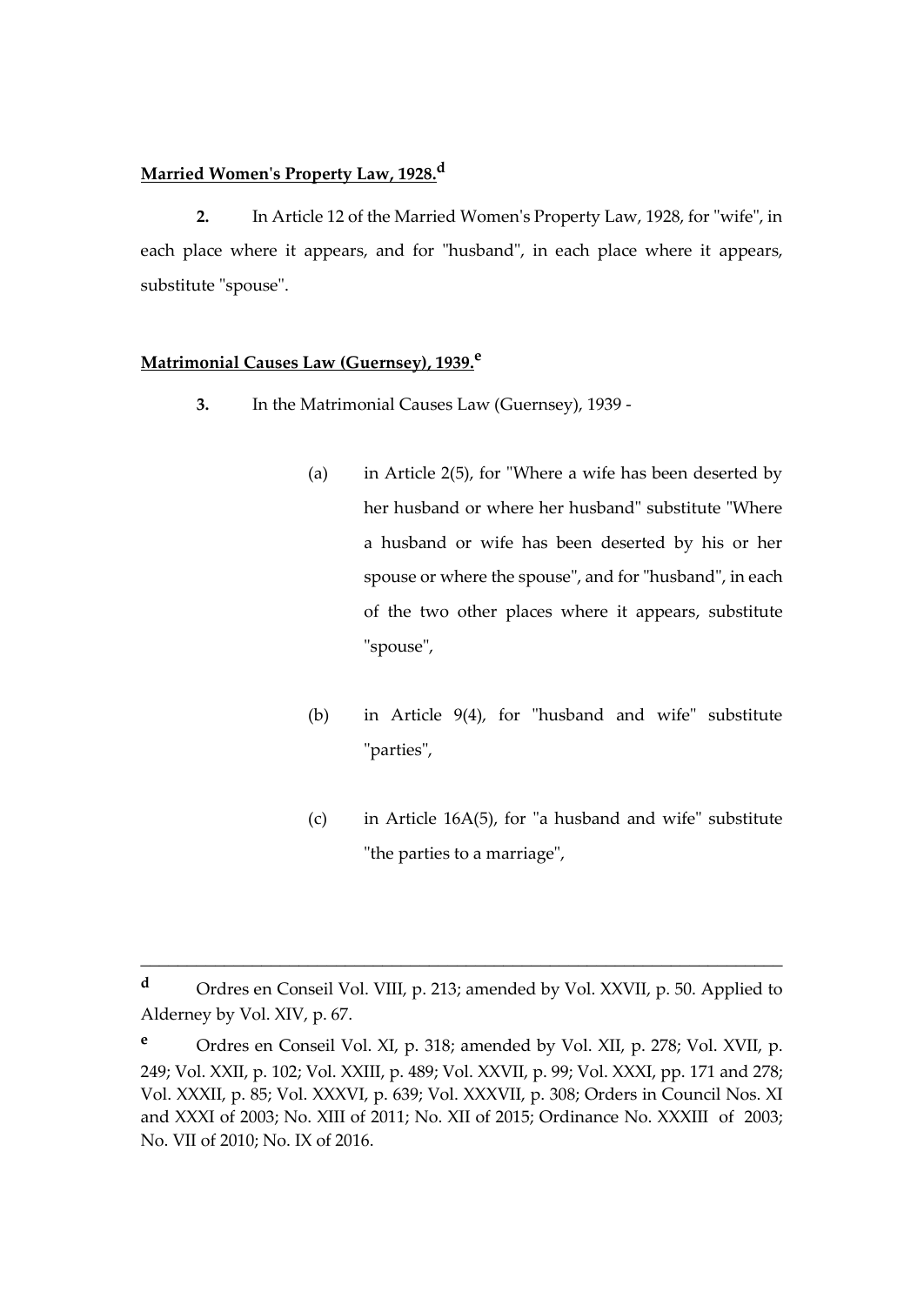- (d) in Article 23(1), immediately after "exists," insert "subject to paragraph (7) of that Article,",
- (e) in Article 23(2), immediately after "Article 16A of this Law," insert "subject to paragraph (7) of that Article as aforesaid,",
- (f) in Article  $28(1)$ , for "husband or wife" substitute "party" to the marriage", and
- (g) in Article 47(3), for the words "the husband to the wife, for or towards her support," substitute "one party to the other, for or towards the support of the other,".

# **Family Allowances (Guernsey) Law, 1950. f**

- **4.** In the Family Allowances (Guernsey) Law, 1950
	- (a) in section  $3(1)(a)$ , for "man and his wife" substitute "married couple", and for "his or hers" substitute "or of either of them",

**<sup>f</sup>** Ordres en Conseil Vol. XIV, p. 332; amended by Vol. XV, p. 212; Vol. XVI, p. 280; Vol. XVIII, p. 367; Vol. XIX, p. 286; Vol. XX, pp. 11, 59 and 63; Vol. XXI, p. 34; Vol. XXII, p. 318; Vol. XXIII, pp. 3 and 238; Vol. XXVI, pp. 150 and 292; Vol. XXVIII, p. 406; Vol. XXXI, p. 278; Vol. XXXIX, p. 107; Order in Council No. III of 2001; No. IV of 2014; Recueil d'Ordonnances Tome XXI, p. 460; Tome XXVI, p. 177; Ordinance No. XXXIII of 2003; No. VII of 2010; No. XLII of 2012; Nos. IX and XXXVII of 2016; G.S.I. No. 7 of 1971.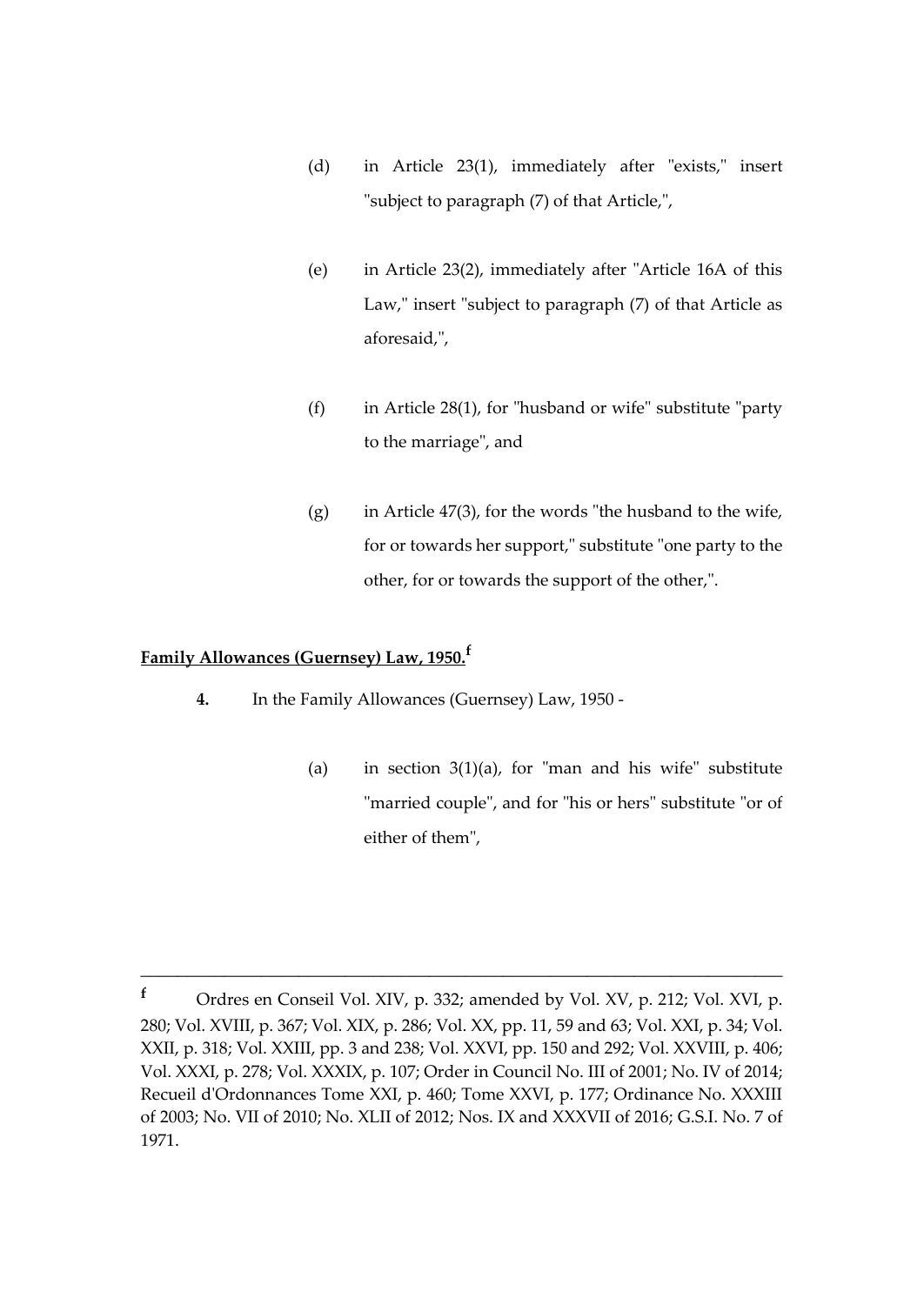- (b) for section  $3(1)(b)$ , (c) and (d) substitute the following two subsections -
	- "(b) a person who is not married or who is not living with his spouse (and not cohabiting with another person as if they were married as mentioned in paragraph (c)), any child or children being issue of his, and any child or children being maintained by him or in respect of whom there is a residence order in his favour,
	- (c) a couple cohabiting as if they were married, any child or children being issue of theirs, or of either of them, and any child or children being maintained by them, or by either of them, or in respect of whom there is a residence order in favour of one of them,",
- (c) in section 3(2), for the words from "the man and his wife" to "(a), (b), (c) or (d) of subsection  $(1)$  of this section)" substitute "a married couple or one of them, of the couple cohabiting as if they were married or one of them, or of the person (according as the family falls within paragraph (a), (b) or (c) of subsection  $(1)$ )",
- (d) in section 3(3), for the words from "a man and his wife" to "subsection (1) of this section," substitute "a couple or a person",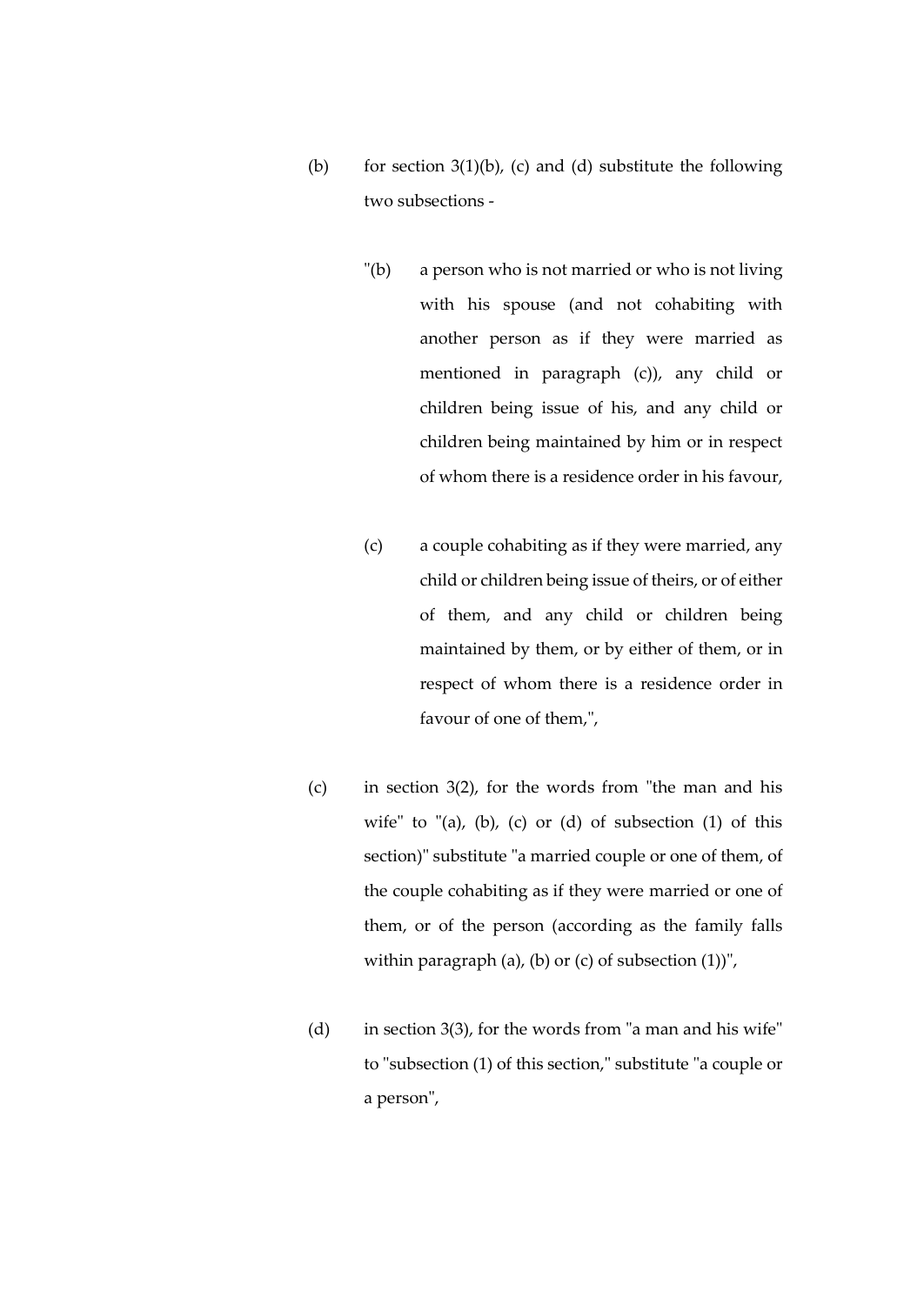- (e) in section  $4(1)(b)$ , for "man" substitute "person",
- (f) for the words in section  $4(1)(c)$ , substitute "in the case of the family of a same-sex married couple living together, or of a same-sex couple cohabiting as if they were married, to such spouse, or such cohabiting partner, as the couple shall from time to time nominate,",
- (g) for section  $4(2)$  substitute the following -

"(2) Sums to be paid on account of an allowance for the family of a married couple living together shall be receivable by either spouse, and sums to be paid on account of an allowance for the family of a couple cohabiting as if they were married shall be receivable by either cohabiting partner.",

- (h) in section 6(3), for "a man and his wife" substitute "a married couple",
- (i) in section  $8(2)$ , for "a man and his wife" substitute "a married couple", for "the wife" substitute "one spouse", and for "husband" substitute "other spouse",
- (i) for section  $8(2A)$  substitute the following -

"(2A) In the case of a sum paid as on account of an allowance for the family of a couple cohabiting as if they were married which one cohabiting partner could under subsection (1) be required to repay, the other may be required to repay it.",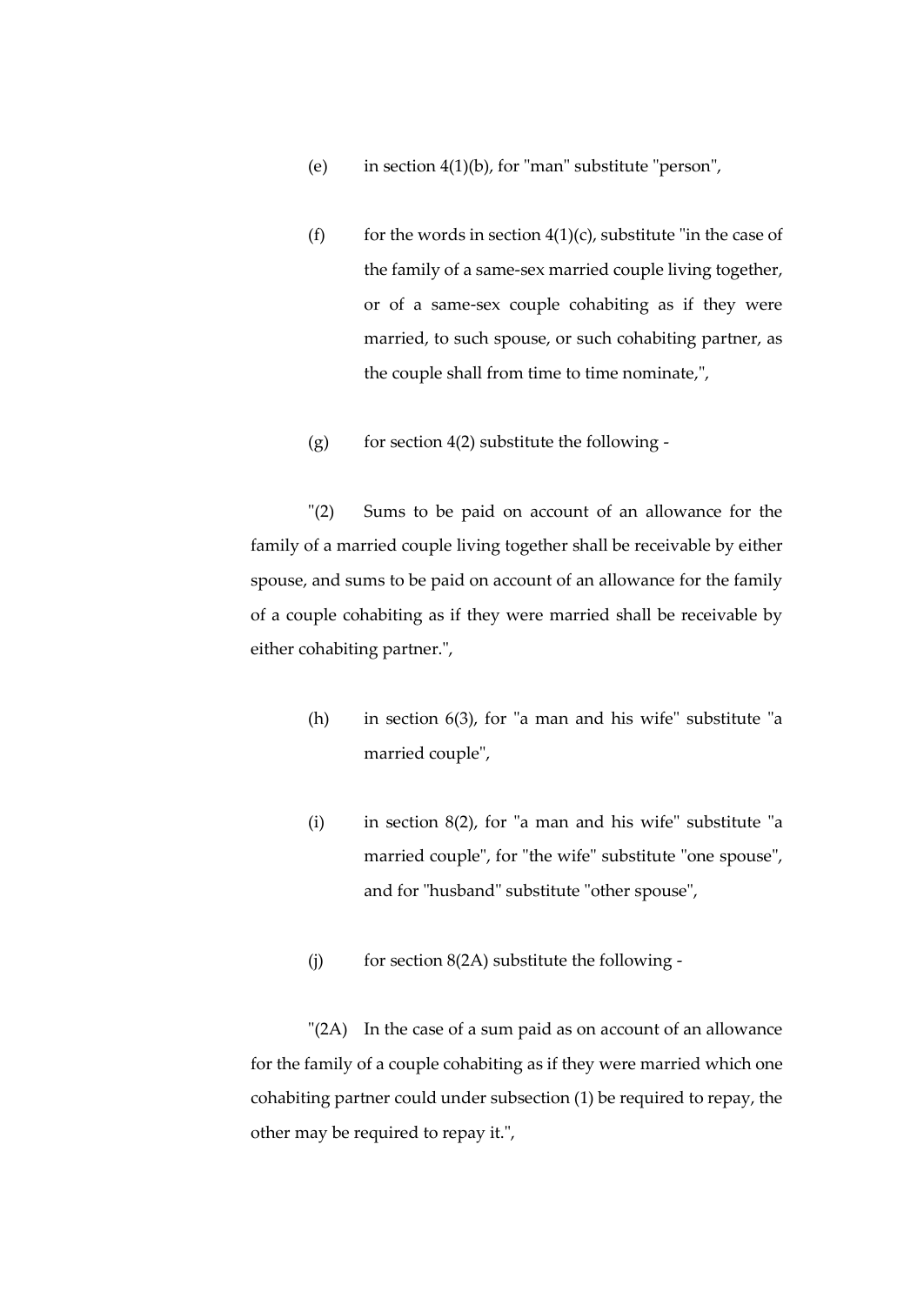- (k) in section 19(1), for "A man and his wife" substitute "A married couple",
- (l) in section 22(1)
	- (i) for "a man and his wife" substitute "a married couple",
	- (ii) for "man and woman cohabiting as husband and wife" substitute "couple cohabiting as if they were married",
	- (iii) in paragraph (a), for "the man or his wife, or the man or woman cohabiting as aforesaid" substitute "one of the spouses, or one of the cohabiting partners", and
	- (iv) in paragraph (b), for "the man or his wife or the man or woman cohabiting as aforesaid" substitute "one of the spouses or one of the cohabiting partners",
- $(m)$  in section 22(2) -
	- (i) for "a man and his wife" substitute "a married couple",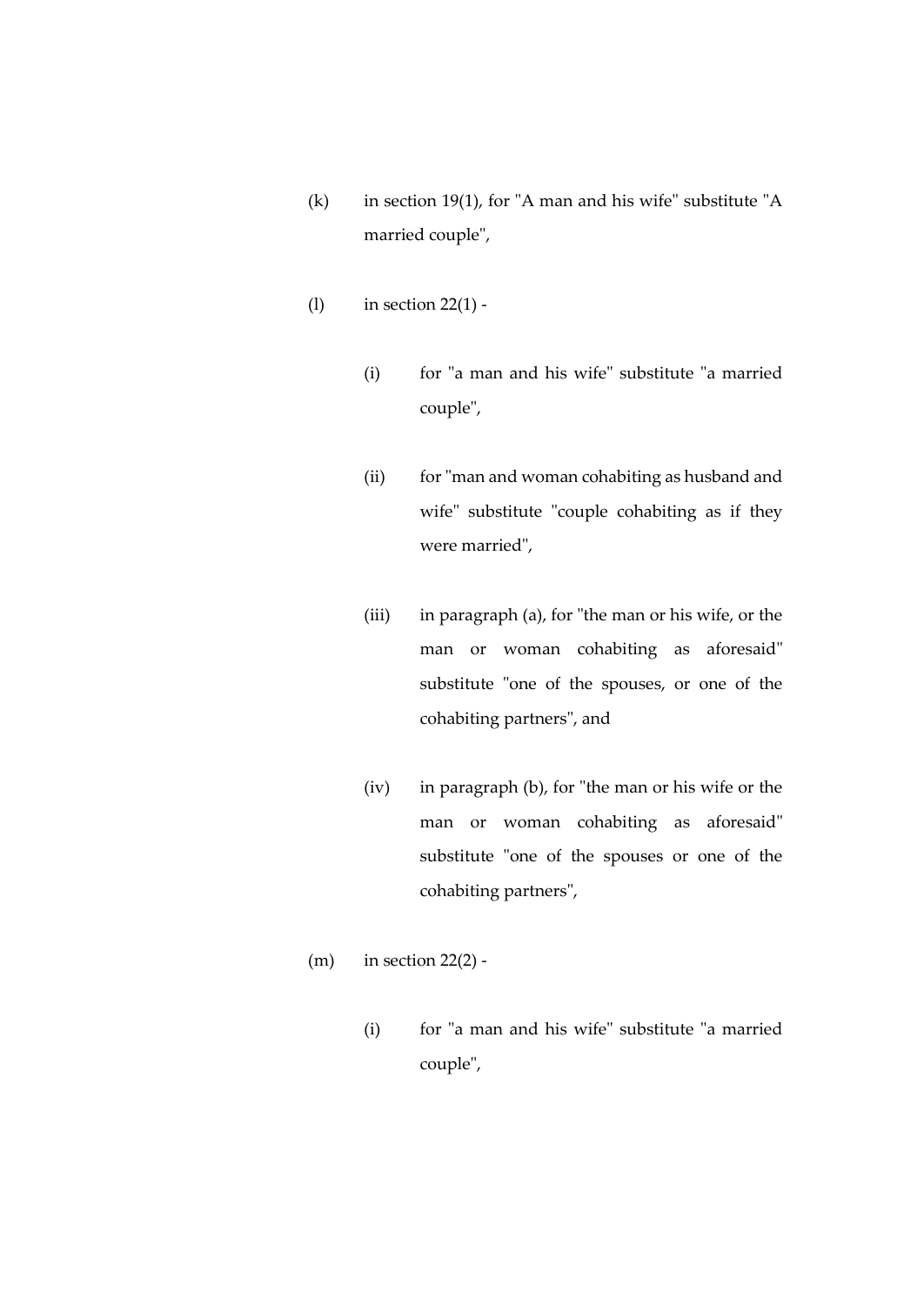- (ii) for "man", in the second place where it appears, substitute "person", and
- (iii) the words from "as respects the man" to the end are repealed,
- (n) in section 22(2A), for "man and woman cohabiting as husband and wife" substitute "couple cohabiting as if they were married", and
- (o) in the Schedule, for paragraph 1(2) substitute the following -

"(2) For the purposes of this paragraph, a married couple living together or a couple cohabiting as if they were married shall be treated as one person and amounts contributed by them respectively shall be aggregated accordingly, and references to a person shall be construed as references to such persons as are mentioned in paragraphs (a), (b) or (c) respectively of section 3(1) of this Law, that is to say, a married couple living together, such a person as is mentioned in the said paragraph (b) and a couple cohabiting as if they were married.".

# **Adoption (Guernsey) Law, 1960.<sup>g</sup>**

**5.** In the Adoption (Guernsey) Law, 1960 -

**<sup>g</sup>** Ordres en Conseil, Vol. XVIII, p. 192; amended by Vol. XXI, p. 34; Vol. XXII, pp. 380 and 521; Vol. XXIII, p. 26; Vol. XXXI, p. 278; Vol. XXXVII, p. 130; Order in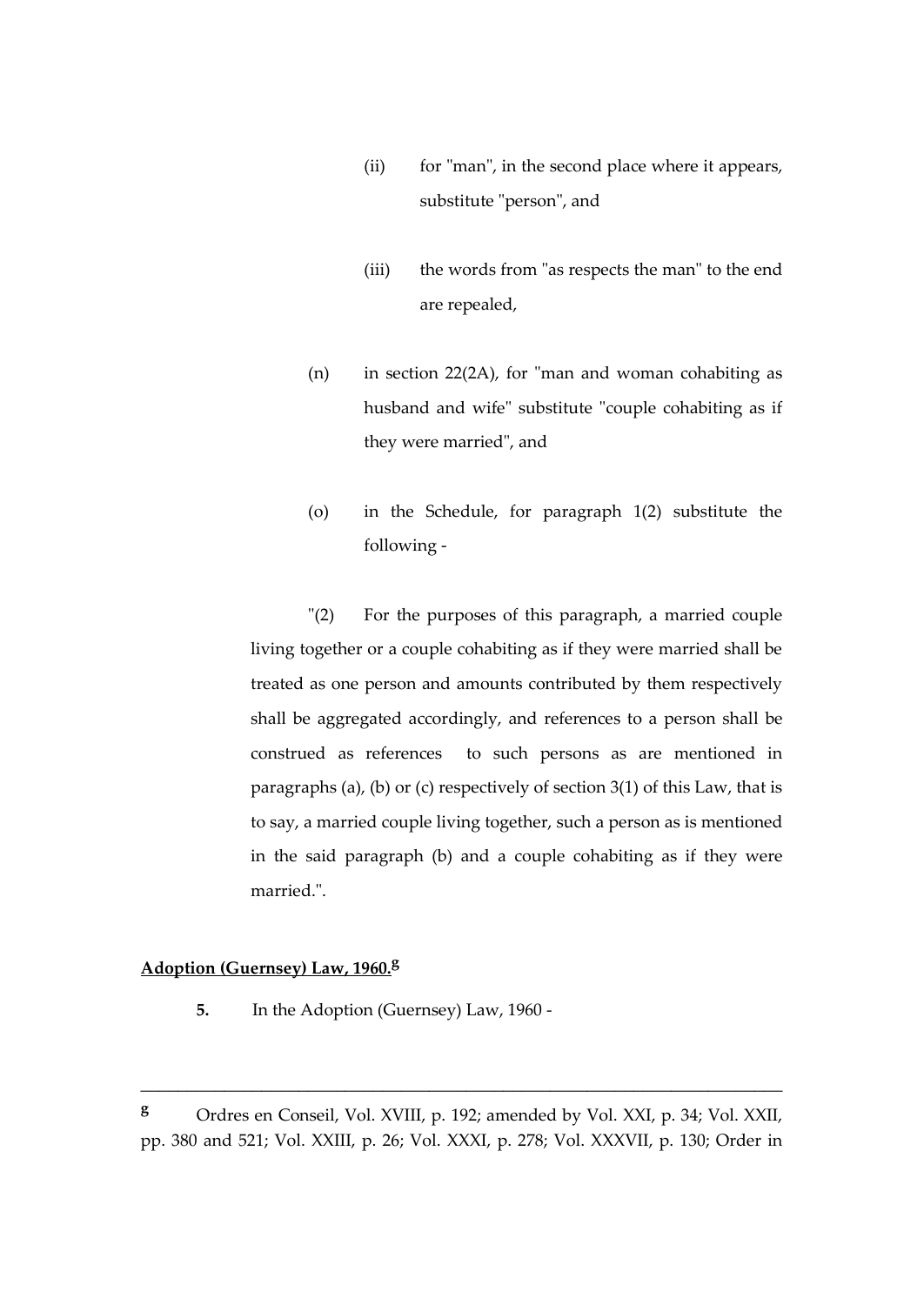- (a) in section 12(2), for "father and mother", in the first place where it appears, substitute "parents", and for "a lawful father and mother" substitute "the lawful parents", and
- (b) in section 20A(2), after "Marriage (Enabling) (Guernsey) Law, 1961" insert ", or (as the case may be) section 11 of the Same-Sex Marriage (Alderney) Law, 2017".

# **Court of Appeal (Guernsey) Law, 1961.<sup>h</sup>**

**6.** In section 43 of the Court of Appeal (Guernsey) Law, 1961, for "wife" substitute "spouse".

# **Separation, Maintenance and Affiliation Proceedings (Alderney) Law, 1964.<sup>i</sup>**

**7.** For section 24C of the Separation, Maintenance and Affiliation Proceedings (Alderney) Law, 1964, substitute –

#### "**Unmarried couples.**

**24C.** Sections 24A and 24B apply in relation to two persons who live or have lived together in the same household as if they were married as they apply in relation to the parties to a marriage, and references in those sections to a party to a marriage, to a child of the family and to the matrimonial home

Council No. XII of 2000; No. III of 2001; No. XII of 2017; Ordinance No. XXXIII of 2003; No. VII of 2010; No. IX of 2016. Applied to Alderney by Recueil d'Ordonnances Tome XIX, p. 247, Tome XXVII, p. 325 and Ordinance No. XXXVI of 2007.

**<sup>h</sup>** Ordres en Conseil Vol. XVIII, p. 315; amended by Order in Council No. III of 2012; Ordinance No. XXXIII of 2003.

**i** Ordres en Conseil Vol. XIX, p. 241; amended by Vol. XXII, p. 560; Vol. XXIV, p. 150; Vol. XXXI, p. 306; Order in Council No. II of 2015; Ordinance No. VII of 2010; No. IX of 2016.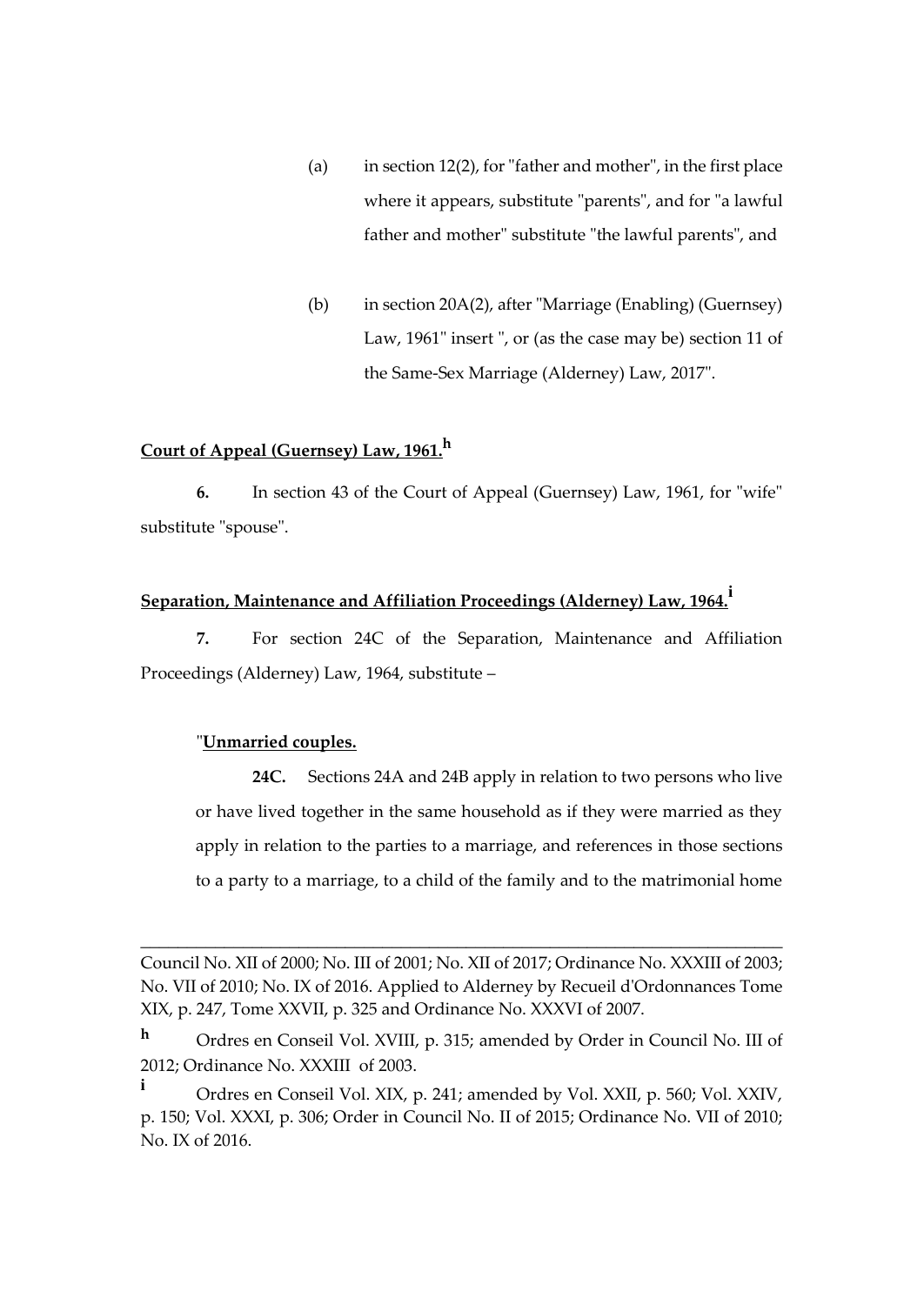shall be construed accordingly.".

#### **Husband and Wife (Joint Acounts) (Alderney) Law, 1966.<sup>j</sup>**

**8.** (1) For the title of the Husband and Wife (Joint Accounts) (Alderney) Law, 1966 substitute "The Married Couples (Joint Accounts) (Alderney) Law, 1966".

(2) In the Married Couples (Joint Accounts) (Alderney) Law, 1966 (formerly entitled the Husband and Wife (Joint Accounts) (Alderney) Law, 1966) -

- (a) in section 1(1), for "husband and wife" substitute "married couple", and
- (b) in section 2(1), for "Husband and Wife (Joint Accounts) (Alderney) Law, 1966", substitute "Married Couples (Joint Accounts) (Alderney) Law, 1966".

(3) For any reference in any enactment to the Husband and Wife (Joint Accounts) (Alderney) Law, 1966 substitute a reference to the Married Couples (Joint Accounts) (Alderney) Law, 1966.

# **Supplementary Benefit (Guernsey) Law, 1971.<sup>k</sup>**

**9.** In the Supplementary Benefit (Guernsey) Law, 1971 -

**<sup>j</sup>** Ordres en Conseil, Vol. XX, p. 328.

**<sup>k</sup>** Ordres en Conseil Vol. XXIII, p. 26; amended by Vol. XXVI, p. 292; Vol. XXXI, p. 278; Vol. XXXIX, p. 107; Order in Council No. XIII of 2014; No. VII of 2015; No. VI of 2016; Recueil d'Ordonnances Vol. XXVI, p. 177; Ordinance No. XXXIII of 2003; No.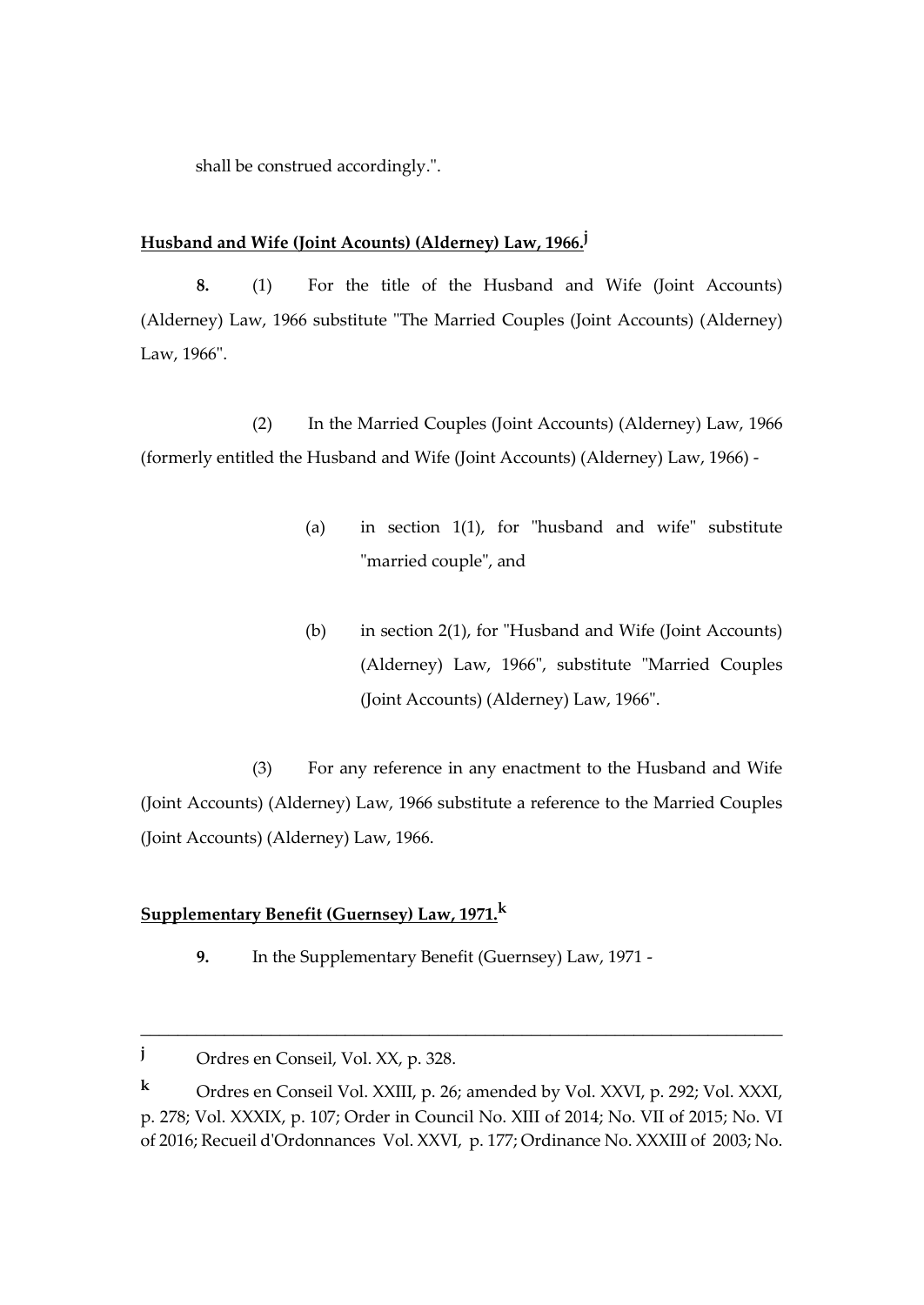- (a) in the Arrangement of Sections, in the entry relating to section 17, for "wife or husband" substitute "spouse",
- (b) in section 4(3), for "husband and wife" substitute "married couple",
- (c) for section 17 substitute -

#### "**Liability to maintain spouse and children.**

**17.** (1) For the purposes of this Law a person shall be liable to maintain his spouse and his children.

(2) The reference in subsection (1) to a person's children shall include, where that person is a man, any child of whom he has been adjudged to be the putative father and, where that person is a woman, any illegitimate children of that woman.".

# **Social Insurance (Guernsey) Law, 1978. l**

**10.** In the Social Insurance (Guernsey) Law, 1978 -

VII of 2010; No. IX of 2016. Applied to Alderney by Recueil d'Ordonnances Tome XVII, p. 168.

**<sup>l</sup>** Ordres en Conseil Vol. XXVI, p. 292; amended by Ordres en Conseil Vol. XXVII, pp. 238, 307 and 392; Vol. XXIX, pp. 24, 148 and 422; Vol. XXXI, p. 278; Vol. XXXII, p. 59; Vol. XXXIV, p. 510; Vol. XXXV(1), p. 161; Vol. XXXVI, pp. 123 and 343; Vol. XXXVIII, p. 59; Vol. XXXIX, p. 107; Order in Council No. X of 2000; No. IX of 2001; No. XXIII of 2002; No. XXIV of 2003; No. XI of 2004; No. XVIII of 2007; No. V of 2012; No. IV of 2014; No. III of 2016; Recueil d'Ordonnances Tome XXV, p. 148; Tome XXVI, p. 177; Ordinance No. XXXIII of 2003; No. XLIV of 2007; Nos. VII and XLII of 2009; No. XVII of 2011; No. XXXVIII of 2012; No. XXX of 2013; Nos. IX and XXX of 2016; No. XXIII of 2017.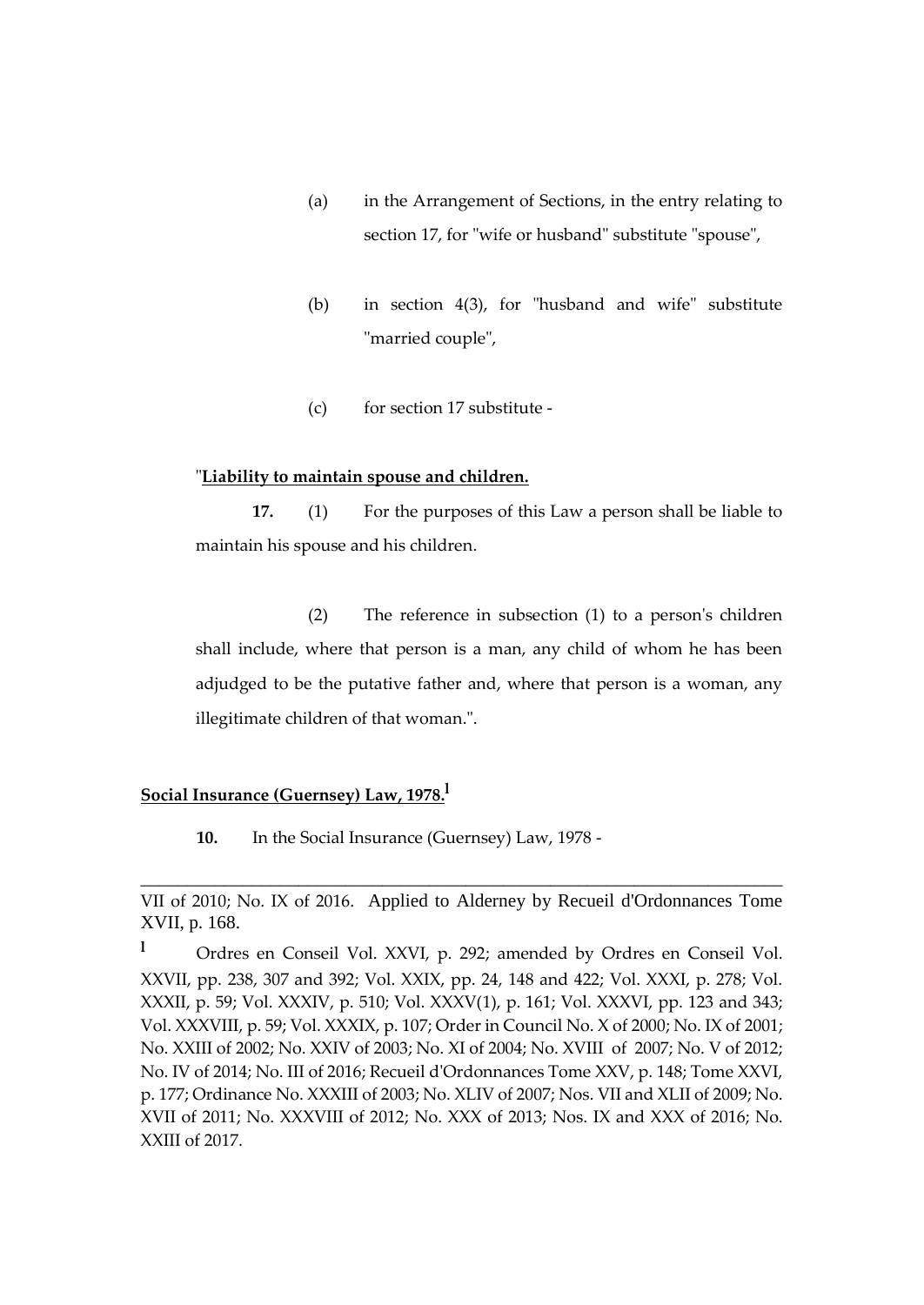- (a) in sections 30, 31(3) and 32(3)(a), for "as husband and wife" substitute "as if they were married",
- (b) in section 41(3), for "widow" substitute "surviving spouse",
- (c) in section 69(1)(a)(i), for "wife or her husband" substitute "spouse", and
- (d) in section  $111(3)$  -
	- (i) for "man or woman" in each place where those words appear, substitute "person",
	- (ii) in paragraph (a), for the words "man's wife or former wife or the woman's husband or former husband" substitute "person's spouse or former spouse", and
	- (iii) in paragraph (b), for the words "man or of his wife or former wife or of the woman or her husband or former husband" substitute "person or of that person's spouse or former spouse".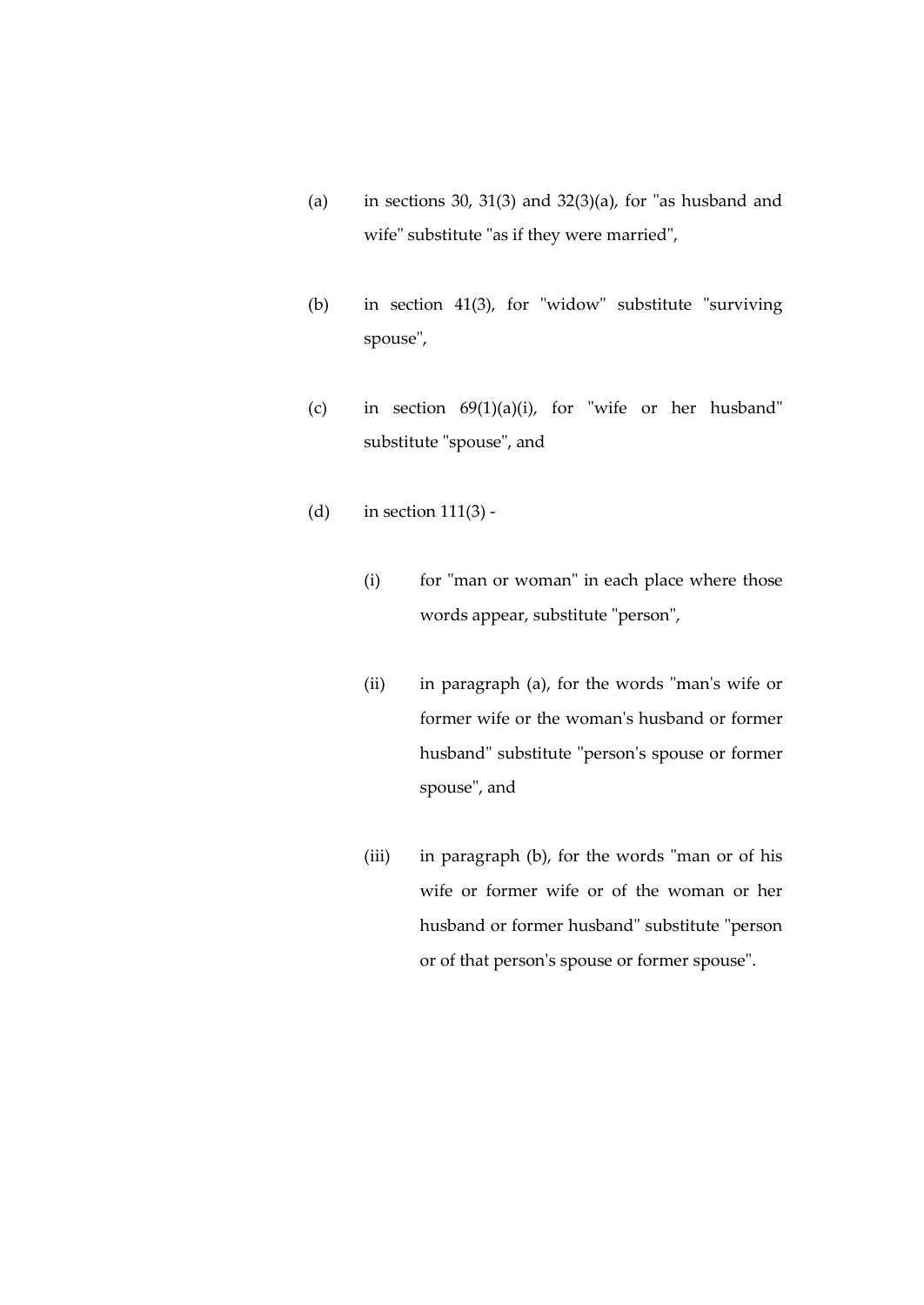#### **Duty on Share Transfers (Alderney) Law, 1994.<sup>m</sup>**

**11.** In section 17(1)(d) of the Duty on Share Transfers (Alderney) Law, 1994, for "husband and wife" substitute "two spouses".

#### **Duty on Long Leases (Alderney) Law, 1994.<sup>n</sup>**

**12.** In section 14(d) of the Duty on Long Leases (Alderney) Law, 1994, for "husband and wife" substitute "two spouses".

#### PART II

#### **ORDINANCES**

#### **Supplementary Benefit (Implementation) Ordinance, 1971.<sup>o</sup>**

**13.** In the Supplementary Benefit (Implementation) Ordinance, 1971 -

(a) for section  $26(2)$ , substitute the following -

"(2) For the purposes of this Ordinance, a person shall be treated as married only where that person is a member of the same household as his spouse, and the expressions "**married couple**" and "**spouse**" shall be

**m** Ordres en Conseil Vol. XXXV(1), p. 26; amended by Order in Council No. XIII of 2010; Ordinance No. I of 2012.

**n** Ordres en Conseil Vol. XXXV(1), p. 171; amended by Ordinance No. IX of 1995; No. VIII of 2015.

**<sup>o</sup>** Recueil d'Ordonnances Tome XVII, p. 139; amended by Order in Council No. IV of 2014; Recueil d'Ordonnances Tome XVIII, p. 119; Tome XXIV, pp. 471 and 495; Tome XXV, p. 49; Tome XXVI, p. 177; Ordinance No. XXXV of 2004; Nos. VIII and XXV of 2005; No. XLVII of 2006; No. XLV of 2007; Nos. XXVI and XLI of 2012; No. XXXIX of 2013; and Nos. XXV and XLVIII of 2014; No. XLVIII of 2015; Nos. IX, XXX and XLII of 2016. Applied to Alderney by Recueil d'Ordonnances Tome XVII, p. 168.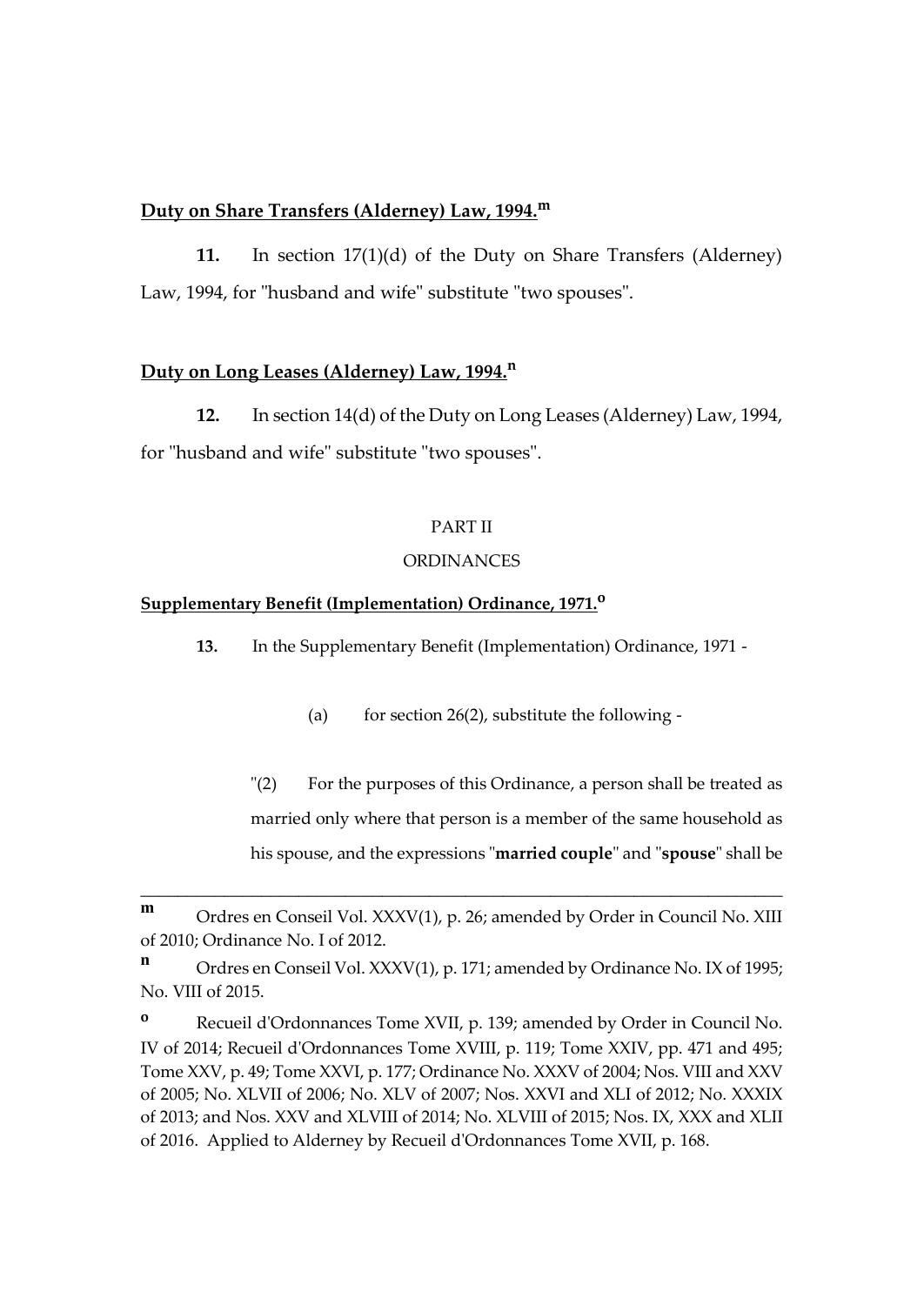construed accordingly.",

- (b) in paragraph 2 of the First Schedule
	- (i) in each of sub-paragraphs (1) and (3), for "husband and wife" substitute "married couple" and for "man and wife" substitute "if they were married", and
	- (ii) in sub-paragraph (4), for "the husband or wife" substitute "one of the spouses",
- (c) for paragraph 17(1) (c) of the First Schedule, substitute the following -
	- "(c) any maintenance payable to a person in respect of himself or a child by that person's spouse or former spouse,",

#### and

(d) in Table 2 and in Table 3 in the Appendix to the First Schedule, for "Husband and wife", in each place where those words appear, substitute "Married couple".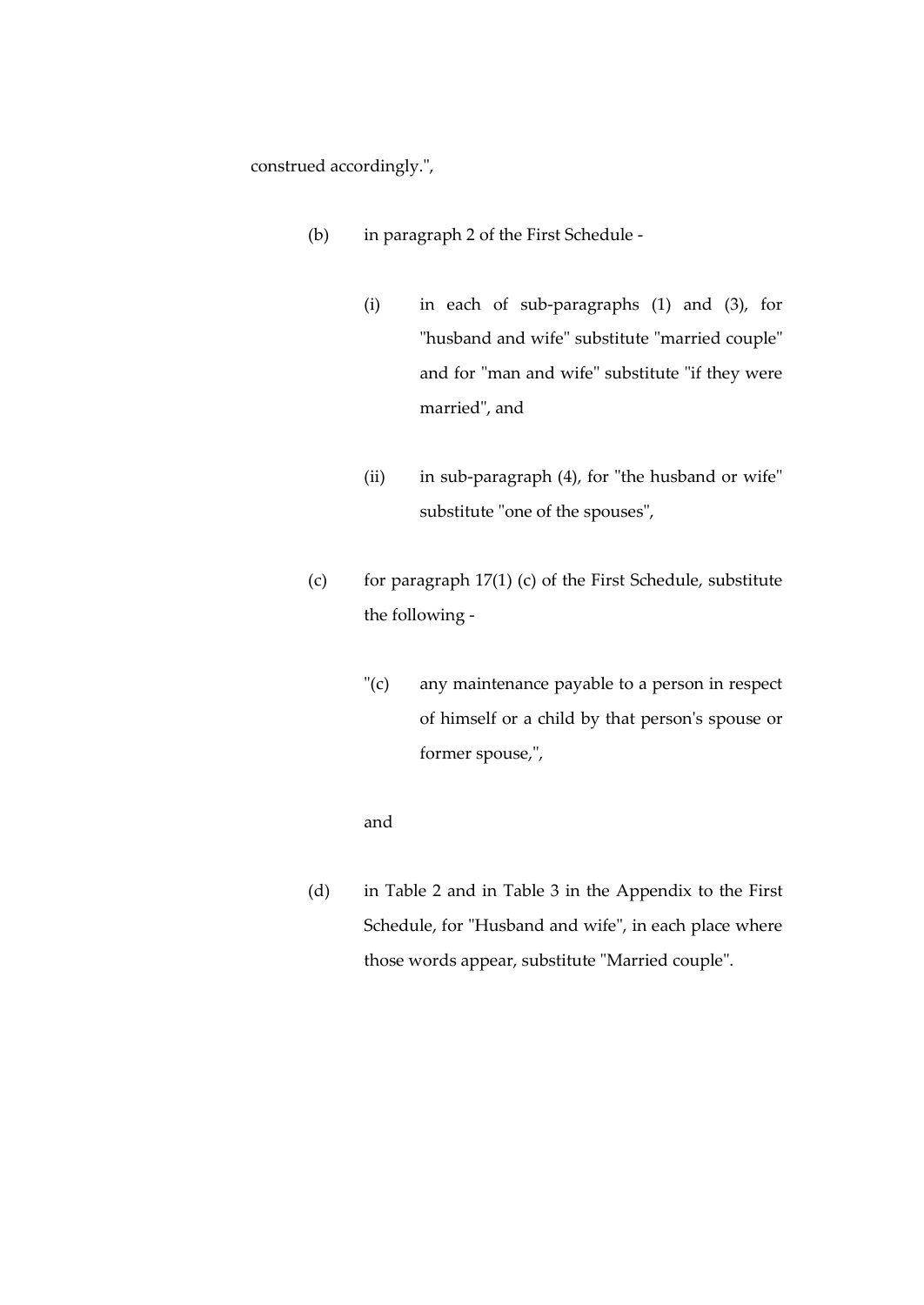#### PART III

#### SUBORDINATE LEGISLATION

#### **Family Allowances (Qualifications) (Guernsey) Regulations, 1977.<sup>p</sup>**

**14.** In the Family Allowances (Qualifications) (Guernsey) Regulations, 1977 -

> (a) in the Arrangement of Regulations, for the entries relating to regulations 2, 3 and 4 substitute -

"2. Requirements for married couple living together or for couple cohabiting as if they were married.

3. Requirements for person not being married or not living together with his spouse.", and

> (b) for regulations 2, 3 and 4 substitute the following two regulations -

# "**Requirements for married couple living together or for couple cohabiting as if they were married.**

**2.** It shall be a condition of the right to any allowance at any date for the family of –

> (a) a married couple living together, where neither of them was born in Guernsey, or

**<sup>p</sup>** G.S.I. No. 4 of 1977; amended by Ordinance No. XXXIII of 2003; No. IX of 2016; G.S.I. No. 1 of 1983; No. 6 of 1992; No. 87 of 2008.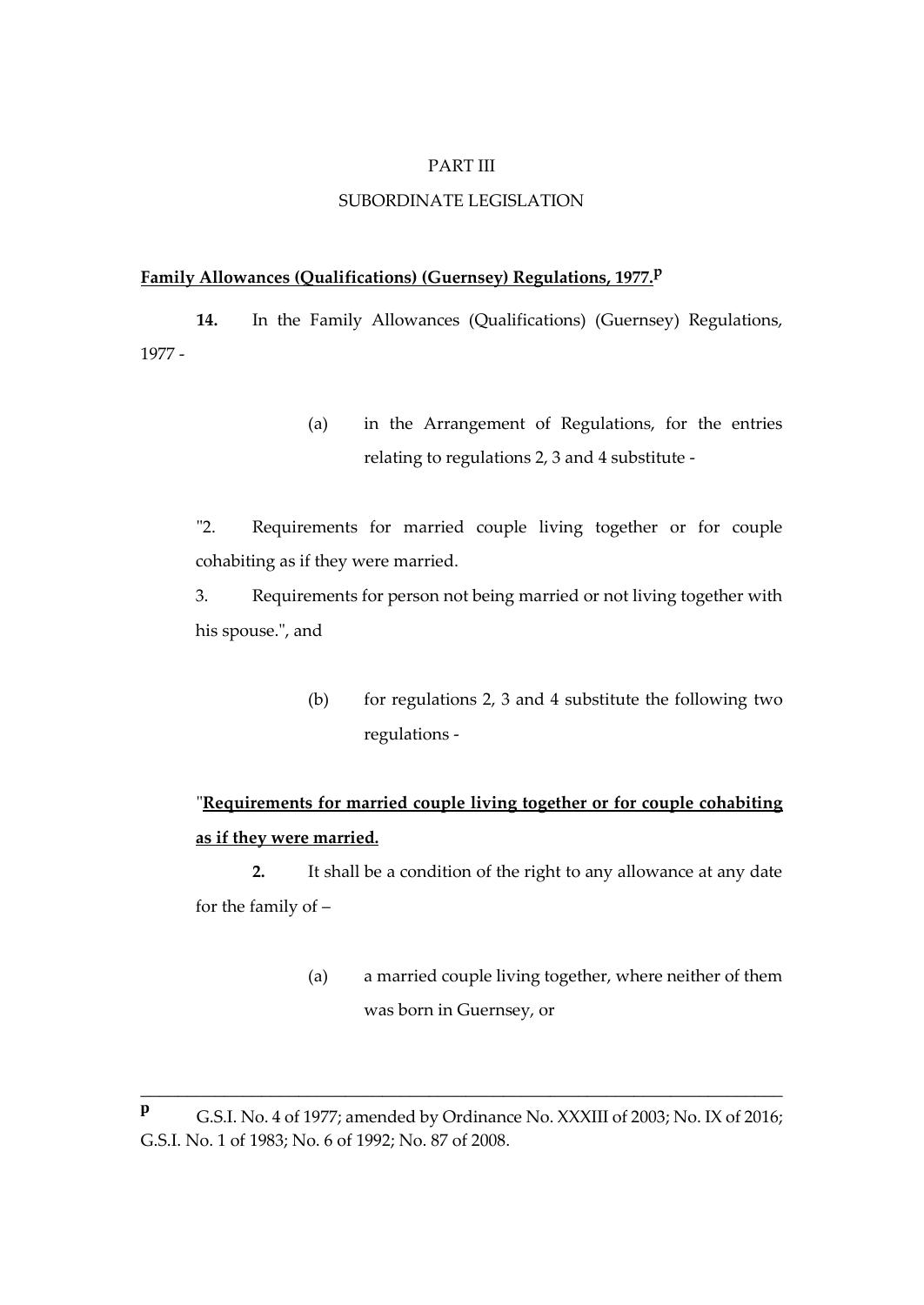(b) a couple cohabiting as if they were married, where neither of them was born in Guernsey,

that for at least fifty-two weeks in the aggregate out of the two years immediately preceding that date one of the married couple, or one of the couple cohabiting as aforesaid, has either been present in Guernsey or, when not so present, been a member of the Forces, a mariner, an airman or a medical evacuation case.

# **Requirements for a person not being married or not living together with his spouse.**

**3.** It shall be a condition of the right to any allowance at any date for the family of a person not being married or not living together with his spouse (and not being a person cohabiting with another person as if they were married), if he was not born in Guernsey, that for at least fifty-two weeks in the aggregate out of the two years immediately preceding that date he has either been present in Guernsey or, when not so present, been a member of the Forces, a mariner, an airman or a medical evacuation case.".

#### **Social Insurance (Residence and Persons Abroad) (Guernsey) Regulations, 1978.<sup>q</sup>**

**15.** In Regulation 11(i) of the Social Insurance (Residence and Persons Abroad) (Guernsey) Regulations, 1978, for "woman" substitute "person" and for "her husband" substitute "his spouse".

**<sup>q</sup>** G.S.I. No. 25 of 1978; amended by Recueil d'Ordonnances Tome XXVI, p. 177; Ordinance No. XXXIII of 2003; No. IX of 2016; G.S.I. No. 35 of 1986; Nos. 5 and 27 of 1995; No. 52 of 1999; No. 52 of 2002; No. 42 of 2003; No. 50 of 2006; No. 91 of 2009; No. 61 of 2016; No. 70 of 2017.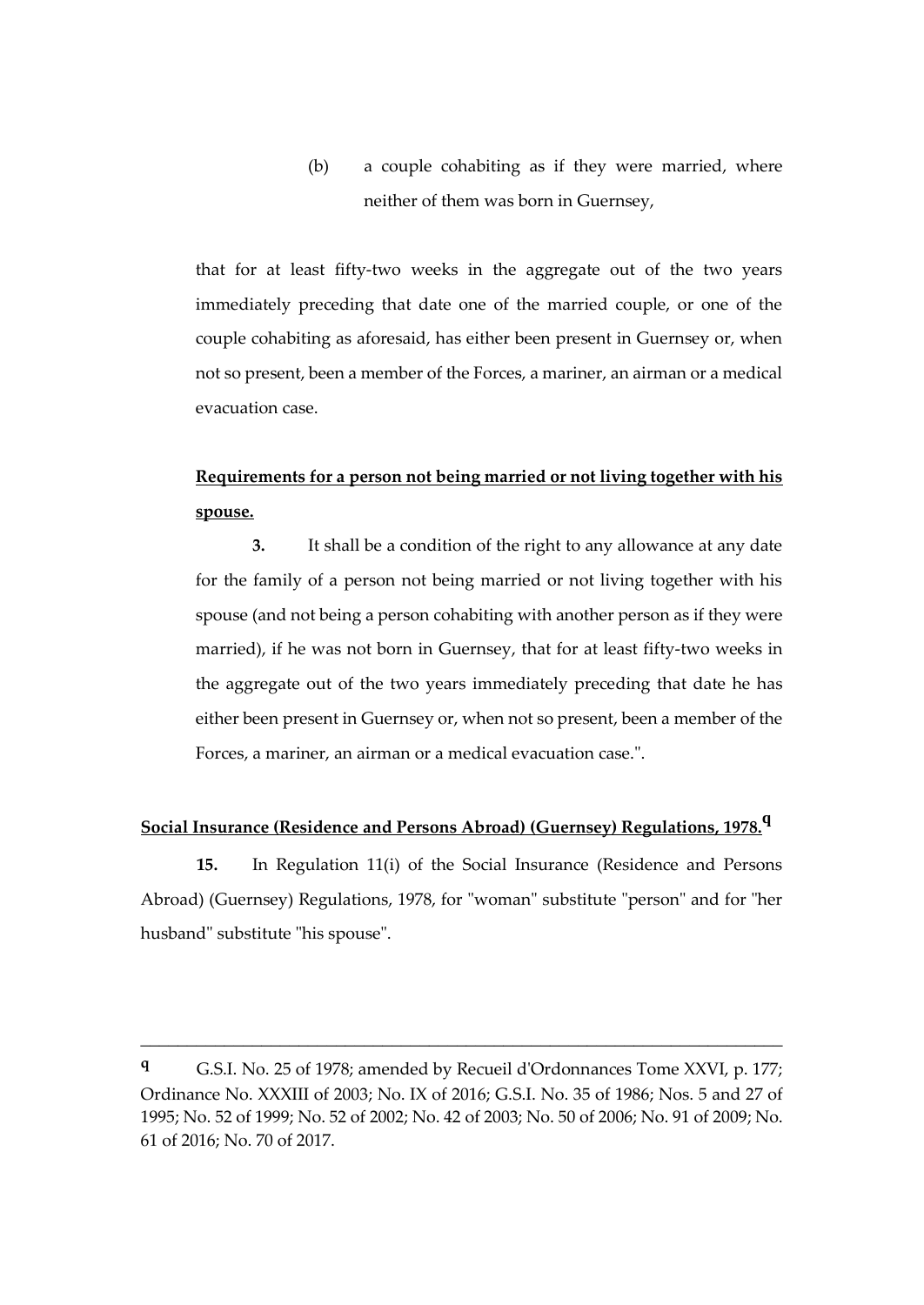#### **Carer's Allowance (Guernsey) Regulations, 1986.<sup>r</sup>**

- **16.** In the Carer's Allowance (Guernsey) Regulations, 1986
	- (a) in Regulation  $8(2)$ , for "husband and wife" substitute "if they were married", and
	- (b) in Regulation 8(3), for "husband and wife" substitute "married couple".

#### **Social Insurance (Contributions) Regulations, 2000.<sup>s</sup>**

- **17.** In the Social Insurance (Contributions) Regulations, 2000
	- (a) in the Arrangement of Regulations, in the entry relating to Regulation 6, for "husband and wife" substitute "married couple", and
	- (b) in Regulation 6, for "husband and wife" (in the heading and in the text) substitute "married couple".

## **Social Insurance (Benefits) Regulations, 2003.<sup>t</sup>**

**18.** In Regulation 39(1)(a) of the Social Insurance (Benefits) Regulations,

**<sup>r</sup>** G.S.I. No. 2 of 1986; amended by Order in Council No. IV of 2014; Ordinance No. XXXIII of 2003; No. IX of 2016; G.S.I. No. 32 of 1995; No. 2 of 1997; No. 17 of 2014.

**<sup>s</sup>** G.S.I. No. 49 of 1999; amended by Order in Council No. IV of 2014; Ordinance No. XXXIII of 2003; No. IX of 2016; G.S.I. Nos. 3 and 43 of 2001; No. 49 of 2002; No. 40 of 2003; No. 37 of 2005; No. 49 of 2006; No. 23 of 2007; No. 65 of 2008; No. 90 of 2009; Nos. 43 and 73 of 2012; No. 10 of 2014; No. 57 of 2016.

**<sup>t</sup>** G.S.I. No. 37 of 2003; amended by Ordinance No. XXXIII of 2003; No. IX of 2016; G.S.I. No. 45 of 2004; Nos. 43 and 47 of 2005; Nos. 35 and 48 of 2006; No. 44 of 2007; No. 66 of 2008; Nos. 37 and 93 of 2009; No. 117 of 2010; Nos. 32 and 54 of 2011;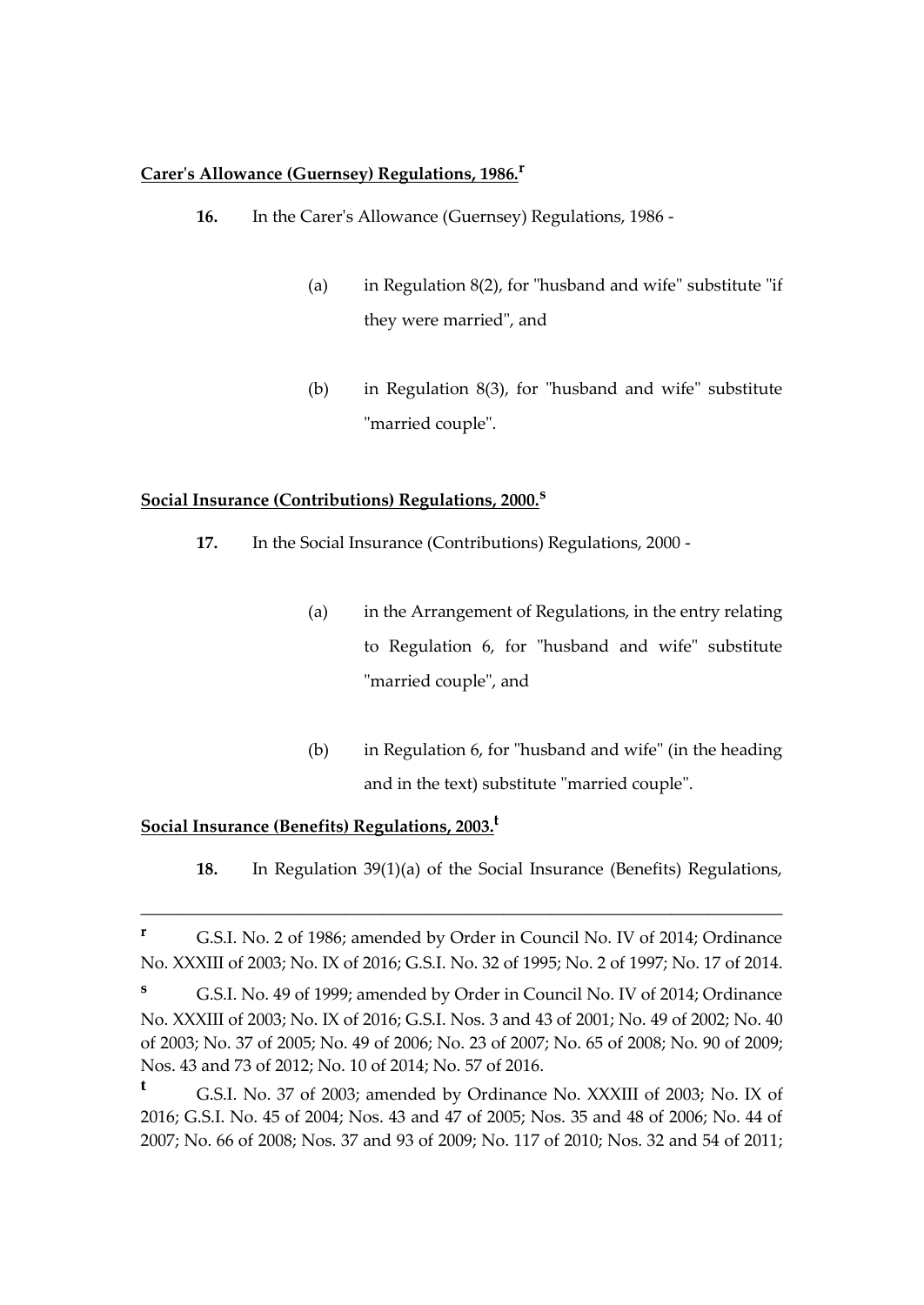2003, for "husband" substitute "spouse".

#### **Severe Disability Benefit (Guernsey) Regulations, 2003.<sup>u</sup>**

- **19.** In the Severe Disability Benefit (Guernsey) Regulations, 2003
	- (a) in Regulation 7(2), for "husband and wife" in each place where those words appear substitute "if they were married",
	- (b) in Regulation 7(3), for "husband and wife" substitute "married couple", and
	- (c) in Regulation 16(a), at the end, insert "or such one of them as the parents may from time to time nominate,".

# **Immigration (Bailiwick of Guernsey) Rules, 2008.<sup>v</sup>**

- **20.** In the Immigration (Bailiwick of Guernsey) Rules, 2008
	- (a) in paragraph 6, in the definition of "**unmarried partner**", the words "or a marriage" are revoked,

\_\_\_\_\_\_\_\_\_\_\_\_\_\_\_\_\_\_\_\_\_\_\_\_\_\_\_\_\_\_\_\_\_\_\_\_\_\_\_\_\_\_\_\_\_\_\_\_\_\_\_\_\_\_\_\_\_\_\_\_\_\_\_\_\_\_\_\_\_

**<sup>v</sup>** G.S.I. No. 26 of 2008; amended by Ordinance No. IX of 2016; G.S.I. No. 18 of 2011; No. 33 of 2013; No. 27 of 2015.

Nos. 16 and 72 of 2012; No. 69 of 2013; No. 78 of 2014; Nos. 48, 74 and 75 of 2016; Nos. 70 and 115 of 2017.

**<sup>u</sup>** G.S.I. No. 43 of 2003 (then entitled the Attendance Allowance (Guernsey) Regulations, 2003); amended by Order in Council No. IV of 2014; Ordinance No. XXXIII of 2003; No. IX of 2016.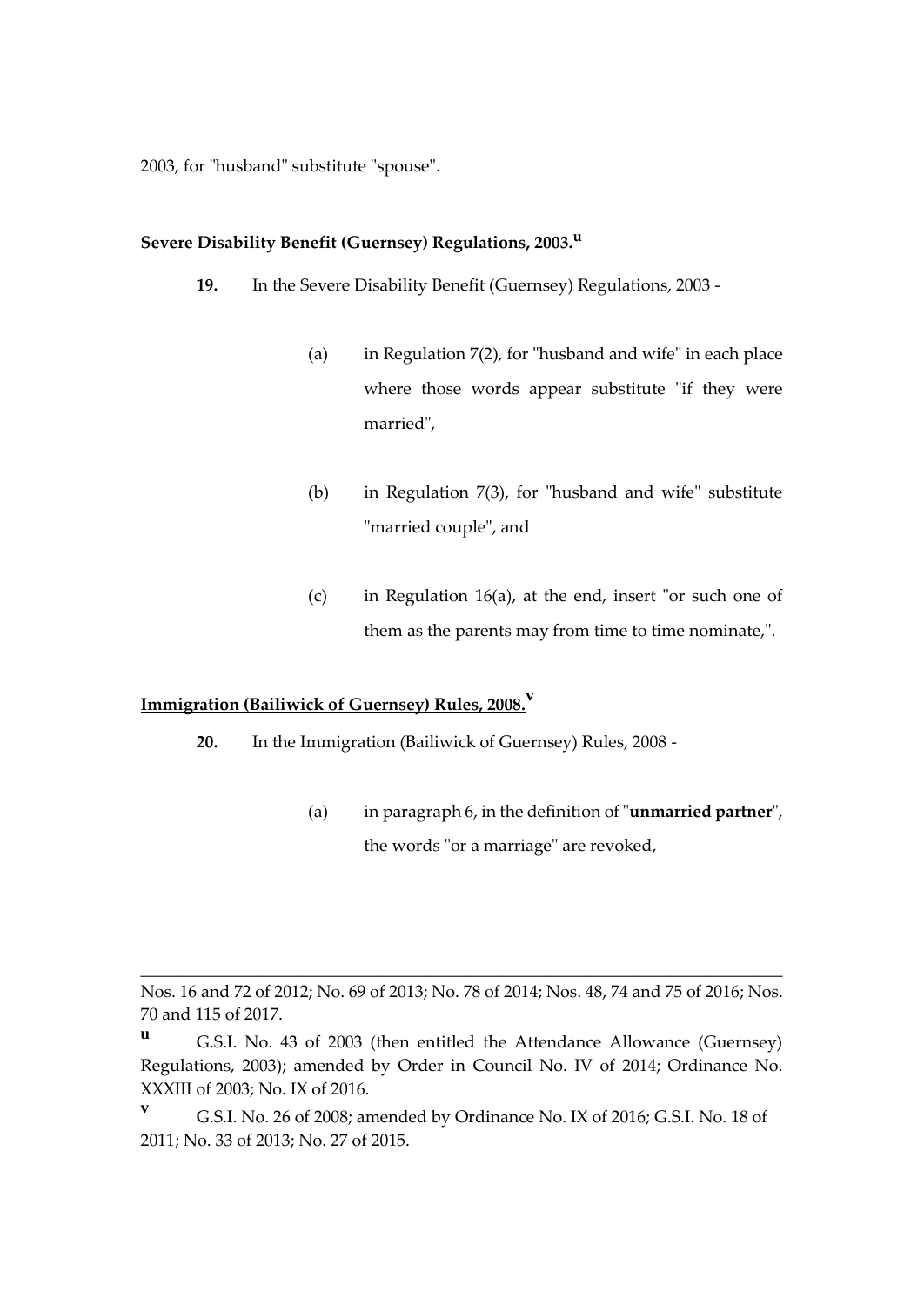- (b) in paragraphs 363(ii), 365 and 389, for "wife", in each place where it appears, substitute "spouse", and
- (c) in paragraph 365, for "she", in each place where it appears, substitute "he".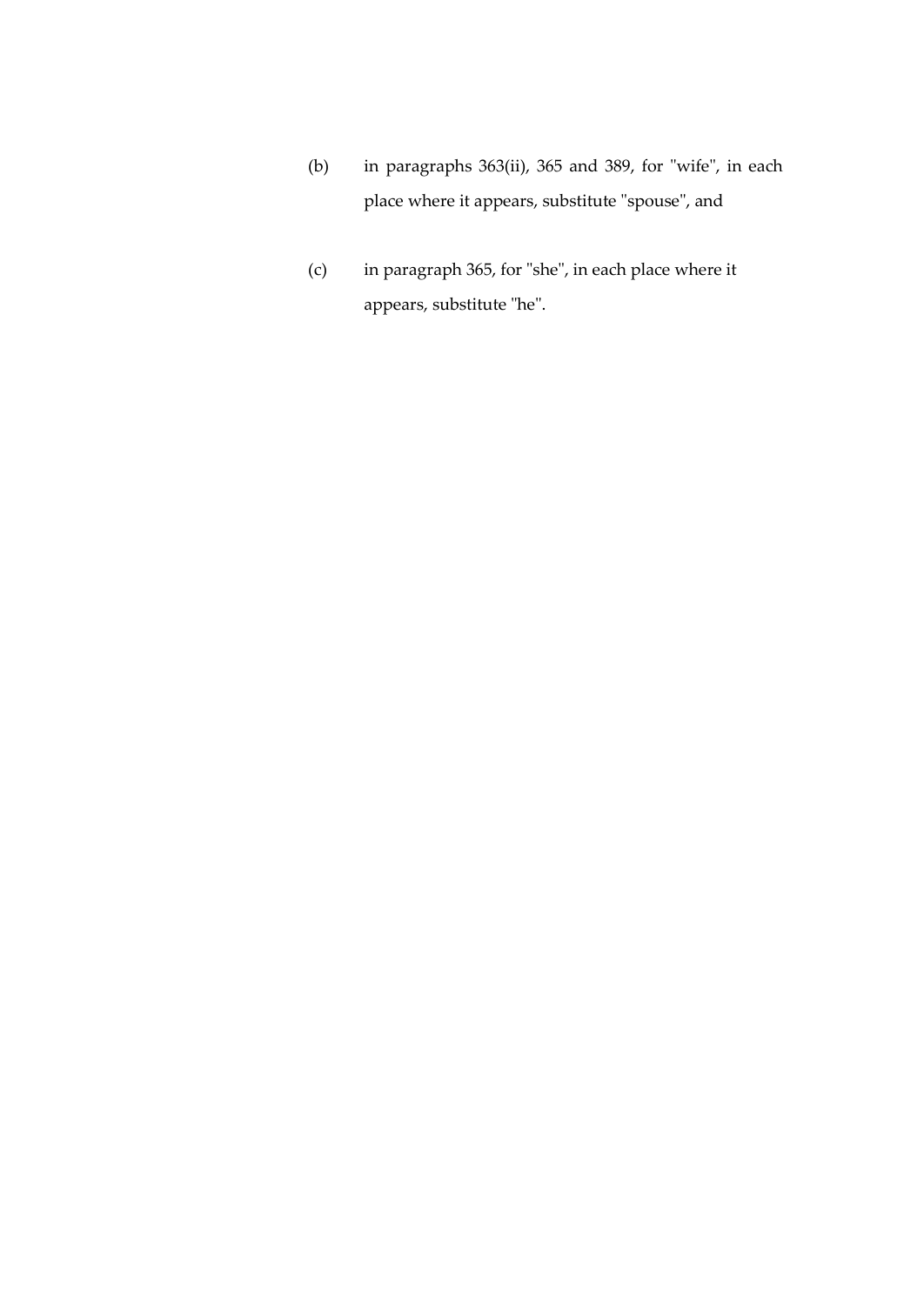## SCHEDULE 2

# CONTRARY PROVISION TO SECTION 1(2) AND 2 OF THE LAW

Section 2

| (1)<br><b>ENACTMENT</b>                                                                                                                                                                     | (2)<br>PROVISIONS DISAPPLIED                                   |
|---------------------------------------------------------------------------------------------------------------------------------------------------------------------------------------------|----------------------------------------------------------------|
| Loi relative à la Protection des Femmes<br>et des Filles Mineures registered on 1st<br>August $1914w$                                                                                       | Article 13                                                     |
| Married Women's Property Law 1928                                                                                                                                                           | The whole Law except for the second<br>paragraph of Article 12 |
| Loi sur les Empêchements au Mariage à<br>Cause de Parenté, et sur l'Établissement<br>de la Juridiction Civile dans les Causes<br>Matrimoniales registered on 3rd March<br>1936 <sup>x</sup> | Whole Law                                                      |
| Matrimonial Causes Law (Guernsey)<br>1939                                                                                                                                                   | Articles 7(2)(c), 19(2), 26(2), 48, 50, 59,<br>60A             |
| Family Allowances (Guernsey) Law,<br>1950                                                                                                                                                   | Section $4(1)(a)$ and $(d)$                                    |

\_\_\_\_\_\_\_\_\_\_\_\_\_\_\_\_\_\_\_\_\_\_\_\_\_\_\_\_\_\_\_\_\_\_\_\_\_\_\_\_\_\_\_\_\_\_\_\_\_\_\_\_\_\_\_\_\_\_\_\_\_\_\_\_\_\_\_\_\_

**<sup>x</sup>** Ordres en Conseil Vol. X, p. 308; amended by Vol. XI, p. 405.

**w** Ordres en Conseil Vol. V, p. 74; there are amendments not relevant to this provision.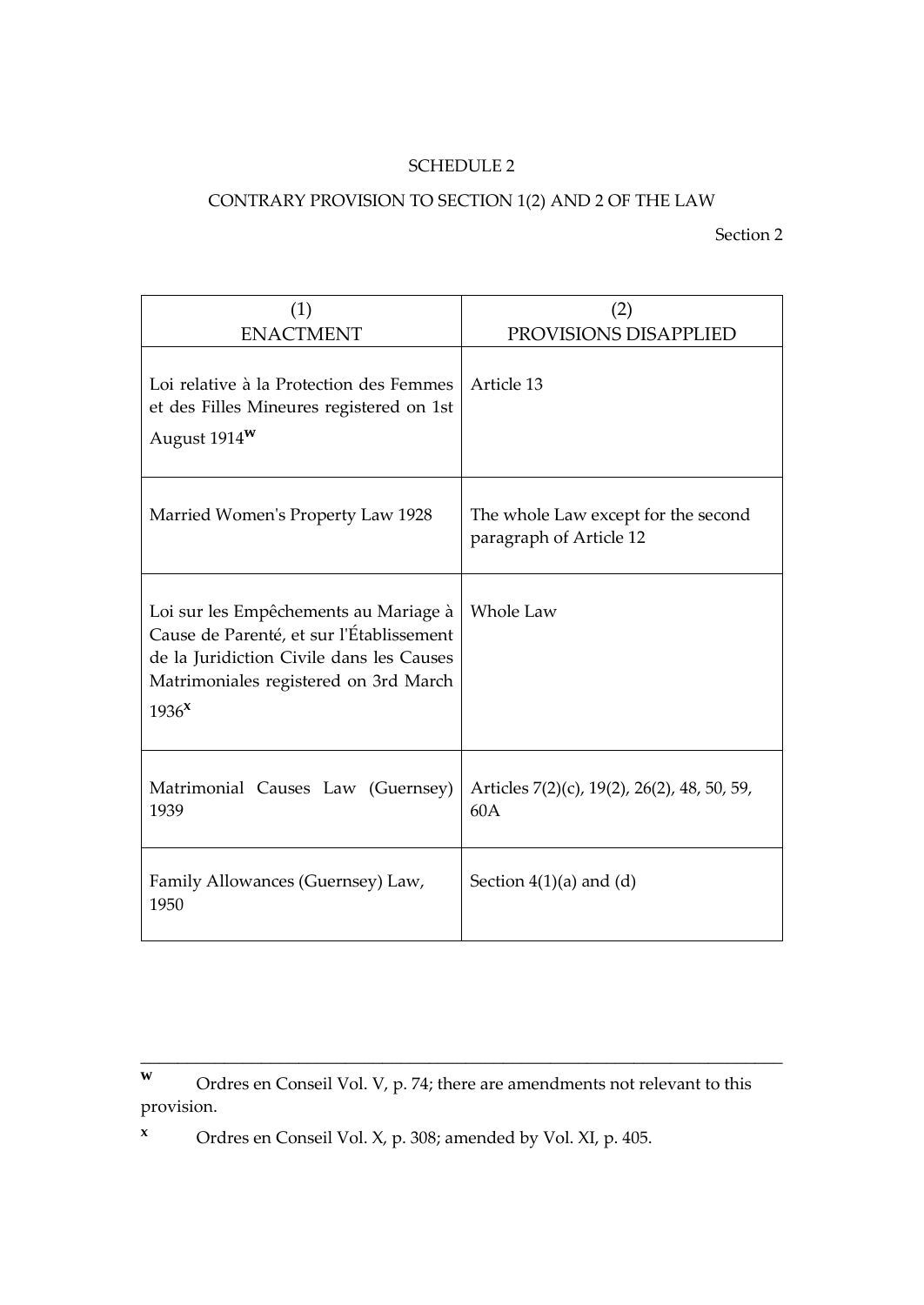| (1)<br><b>ENACTMENT</b>                                                               | (2)<br>PROVISIONS DISAPPLIED            |
|---------------------------------------------------------------------------------------|-----------------------------------------|
| Matrimonial Matters (Evidence)<br>(Guernsey) Law, $1953$ <sup>y</sup>                 | Whole Law                               |
| Marriage (Enabling) (Guernsey) Law,<br>$1961^{\mathbf{z}}$                            | Whole Law                               |
| Separation, Maintenance and<br><b>Affiliation Proceedings (Alderney)</b><br>Law, 1964 | Part II                                 |
| Legitimacy (Guernsey) Law, 1966 <sup>aa</sup>                                         | Whole Law                               |
| Income Tax (Guernsey) Law, 1975 <sup>bb</sup>                                         | Whole Law                               |
| Social Insurance (Guernsey) Law, 1978                                                 | Sections 31(1)(b)(ii), 33(2)(c), 61, 97 |

**<sup>y</sup>** Ordres en Conseil Vol. XV, p. 422.

**<sup>z</sup>** Ordres en Conseil Vol. XVIII, p. 312.

**aa** Ordres en Conseil Vol. XX, p. 267; amended by Vol. XXXIII, p. 444; Ordinance No. XX of 2006.

\_\_\_\_\_\_\_\_\_\_\_\_\_\_\_\_\_\_\_\_\_\_\_\_\_\_\_\_\_\_\_\_\_\_\_\_\_\_\_\_\_\_\_\_\_\_\_\_\_\_\_\_\_\_\_\_\_\_\_\_\_\_\_\_\_\_\_\_\_

**bb** Ordres en Conseil Vol. XXV, p. 124; provision for equivalent treatment for same-sex marriages is made in section 47AA, inserted by Ordinance No. LVI of 2015.